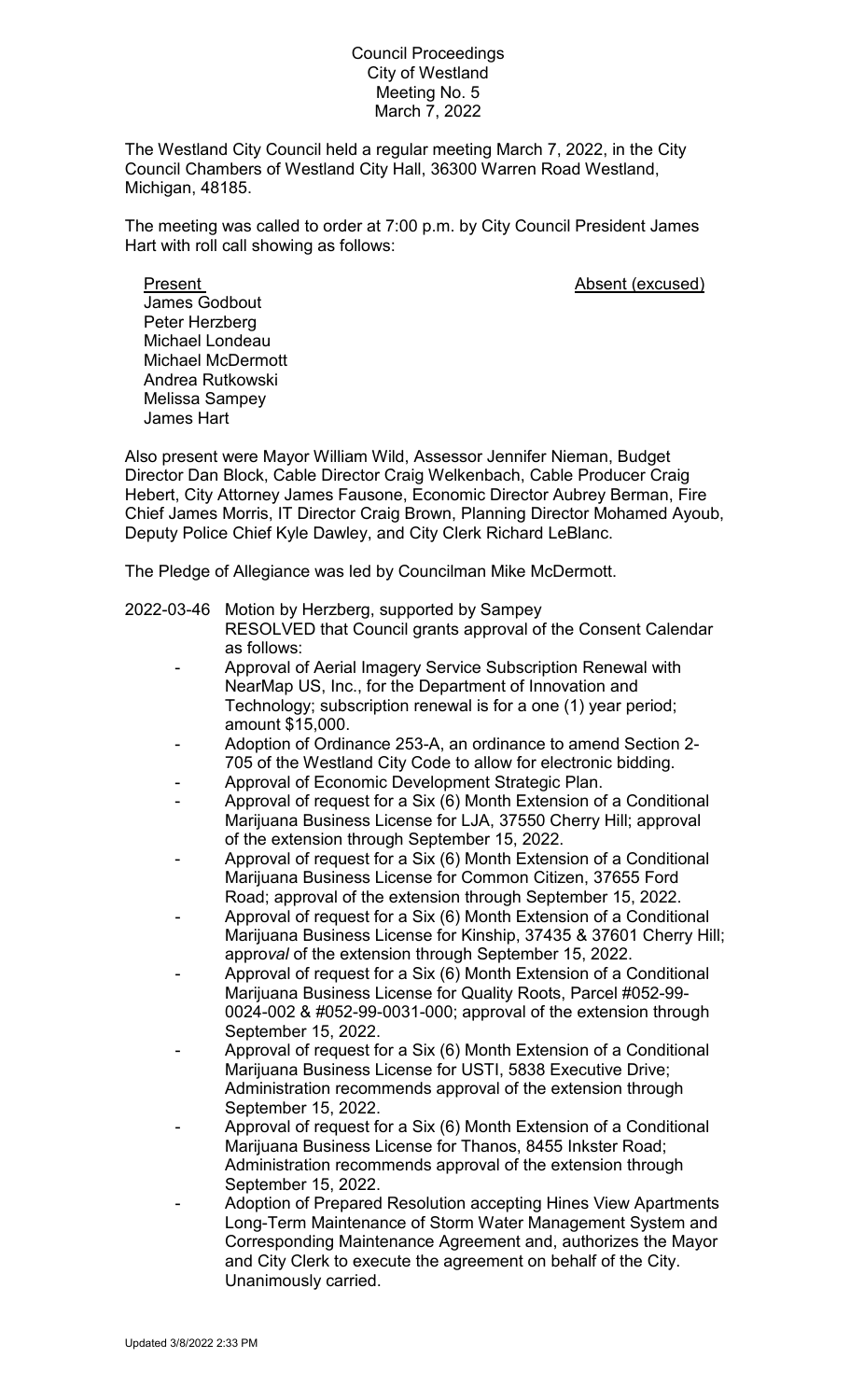2022-03-47 Motion by Londeau, supported by McDermott RESOLVED that Council grants approval of minutes of regular meeting held February 22, 2022. Roll Call Vote: Ayes: Godbout, Londeau, McDermott, Rutkowski, Sampey, Hart<br>None Nays: Abstain: Herzberg (Herzberg was absent/excused) Absent: None Motion carried.

2022-03-48 Motion by Rutkowski, supported by McDermott RESOLVED that Council grants approval of minutes of study session held February 16, 2022. Roll Call Vote: Ayes: Godbout, Londeau, McDermott, Rutkowski, Sampey, Hart Nays: None Abstain: Herzberg (Herzberg was absent/excused) Absent: None Motion carried.

2022-03-49 Motion by Godbout, supported by Sampey RESOLVED that Council grants approval of minutes of closed study session held February 22, 2022. Roll Call Vote: Ayes: Godbout, Londeau, McDermott, Rutkowski, Sampey, Hart<br>None Nays:<br>Abstain: Herzberg (Herzberg was absent/excused) Absent: None Motion carried.

Councilmember Londeau placed the name of Eileen DeHart-Schoof into nomination to serve as Commissioner to the Westland Zoning Board of Appeals for a three (3) year term, with the term to expire May 12, 2025.

- 2022-03-50 Motion by Godbout, supported by McDermott RESOLVED that nominations be closed for Commissioner to the Westland Zoning Board of Appeals for a three (3) year term, with the term to expire May 12, 2025. Unanimously carried.
- 2022-03-51 Motion by Rutkowski, supported by Sampey RESOLVED that Council re-appoints Eileen DeHart-Schoof as Commissioner to the Westland Zoning Board of Appeals for a three (3) year term, with the term to expire May 12, 2025. Unanimously carried.
- 2022-03-52 Motion by Godbout, supported by Rutkowski WHEREAS, Mayor William R. Wild has appointed John Sullivan as Alternate Member to the Westland Board of Review, to fill an unexpired term, term to expire September 21. 2023.

NOW, THEREFORE, BE IT RESOLVED THAT Council has confirmed the re-appointment of John Sullivan as Alternate Member to the Westland Board of Review, to fill an unexpired term, term to expire September 21. 2023. Unanimously carried.

2022-03-53 Motion by Godbout, supported by Londeau RESOLVED that Council sets May 2, 2022, as the Public Hearing date for the Proposed 2022-2023 Budget. Unanimously carried.